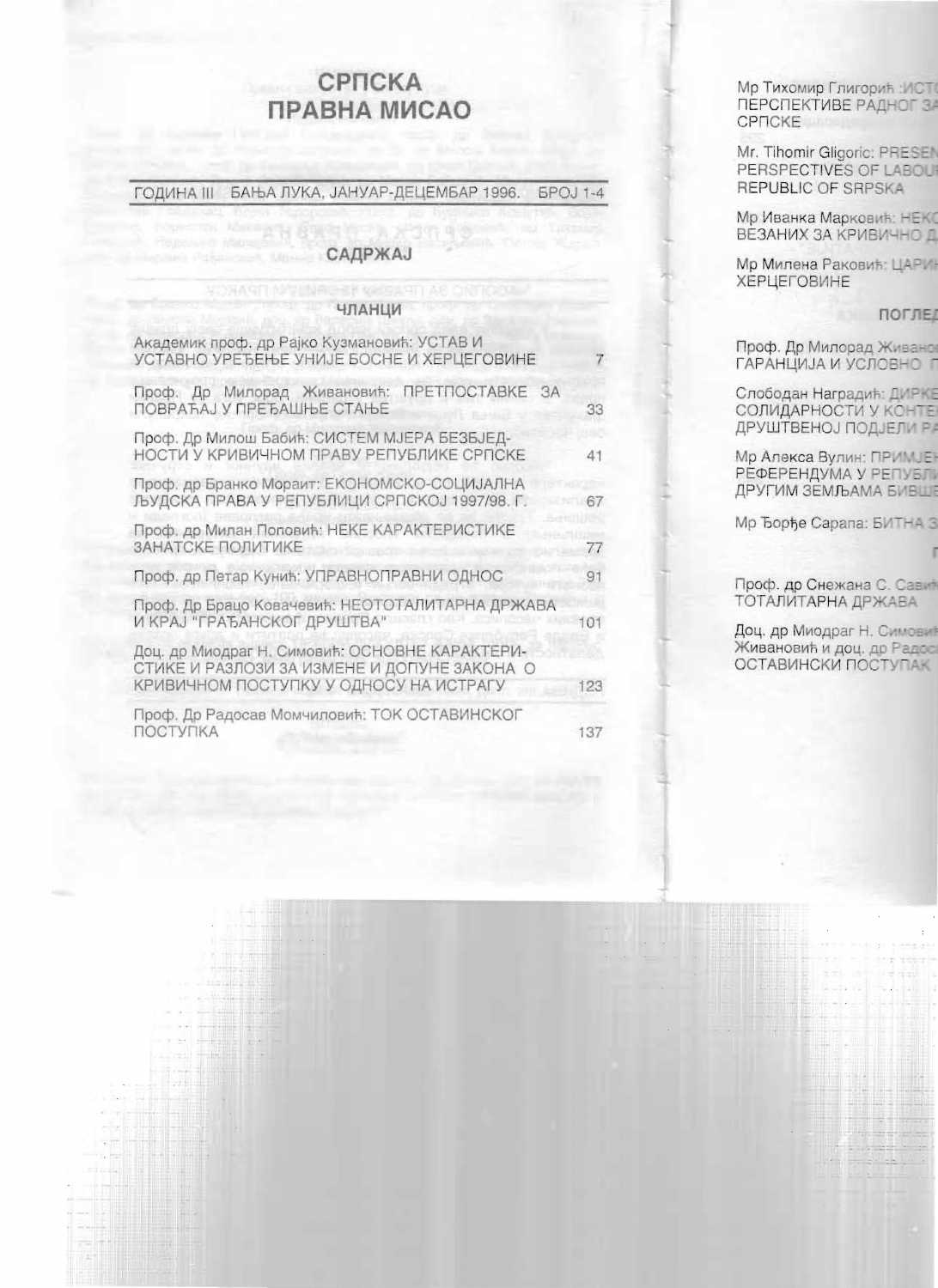| Мр Тихомир Глигорић: ИСТОРИЈАТ, САДАШЊЕ СТАЊЕ И 163 |
|-----------------------------------------------------|
| 175                                                 |
| 187                                                 |
| 201                                                 |
|                                                     |
| 229                                                 |
| 233                                                 |
| 257                                                 |
| 267                                                 |
|                                                     |
| 281                                                 |
| 287                                                 |
|                                                     |